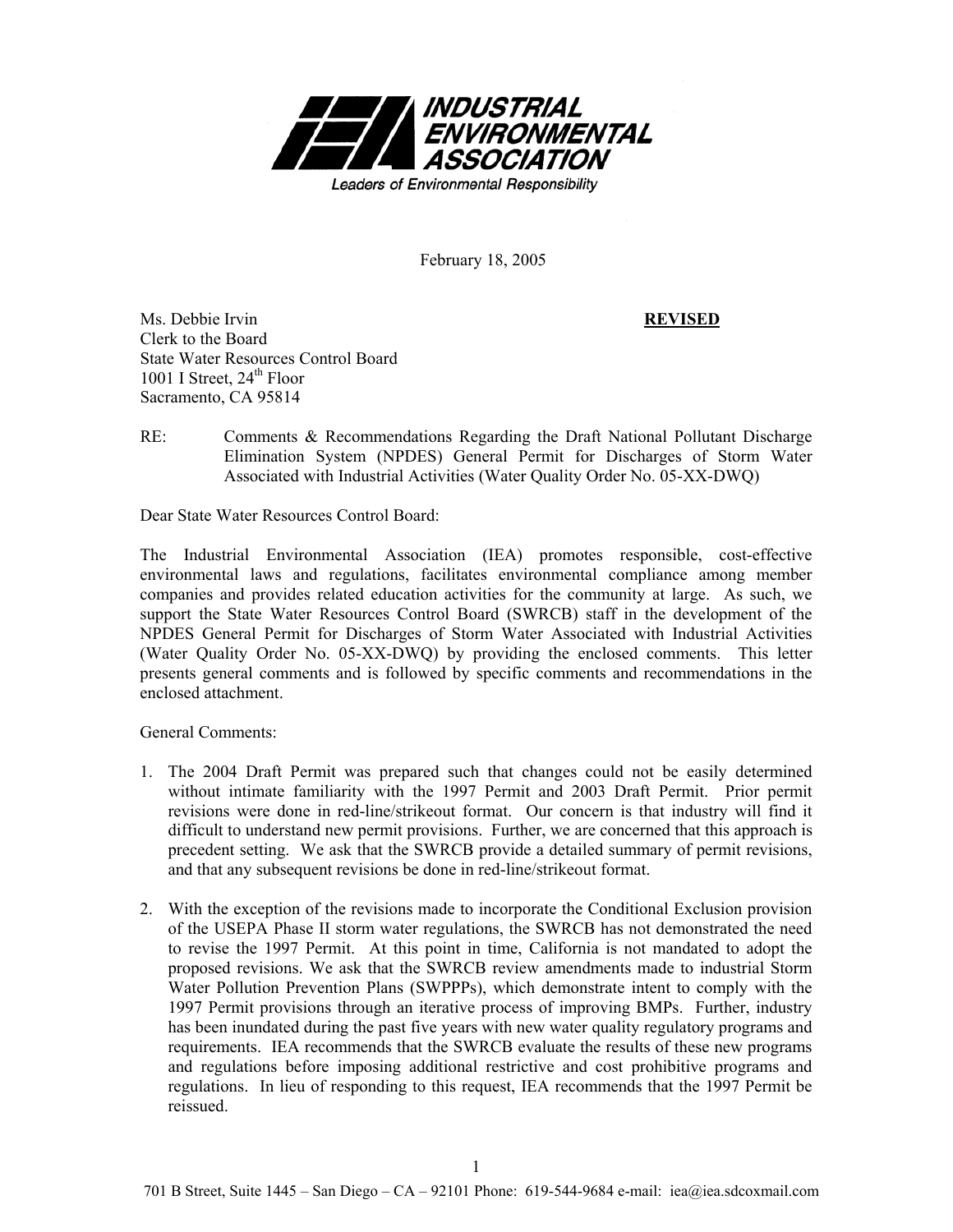- 3. IEA believes that the SWRCB has not done its due diligence to evaluate the costs to implement new and changed permit provisions. It is the SWRCB's responsibility to review such costs and ensure that these costs are balanced with water quality protection. We ask that the SWRCB consider the costs of transferring programs, policies, procedures, training programs, and BMPs already in place when performing their financial analysis as required by the Porter-Cologne Act. Ultimately, we are concerned that the costs are unbalanced with any gained benefits and will force industry to relocate out of state. This is completely counter to the balance demanded by the Governor.
- 4. IEA member organizations have stepped up to the plate to comply with storm water permit provisions. As stated above, our member organizations work together to facilitate environmental compliance through public education. Currently, Phase I communities routinely inspect General Industrial Storm Water-permitted facilities for compliance with the 1997 Permit. Considering that much of the inspection burden is passed on to the Phase I communities, IEA believes that state resources would be better spent to enforce non-filers to comply with the permit requirements.
- 5. The U.S. EPA's Multi-Sector Industrial Storm Water Permit Benchmark concept is being misapplied. Using the benchmark process effectively creates effluent limits by:
	- Requiring the evaluation of pollutant sources and BMPs.
	- Assessing SWPPP and BMP implementation to determine whether additional BMPs are necessary.
	- Certifying that either:
		- Additional BMPs and/or SWPPP measures have been identified and are included in the SWPPP, or
		- No additional BMPs are required to reduce or prevent pollutants in storm water discharge (must show why exceedance occurred and why it will not occur again), or
		- There are no sources of pollutants at the site.
	- Implementing BMPs and corrective measures
	- Preparing and submitting a report to the RWQCB within 30 days and implementing the measures within 30 days of RWQCB approval.

IEA recommends that the SWRCB revert to the 1997 Permit language requiring dischargers to develop and implement SWPPPs that include BMPs that will achieve BAT and BCT to comply with water quality standards. If storm water discharges cause or contribute to the exceedance of a water quality standard, then an iterative process for improving BMPs is invoked at the facility.

6. Many regulated facilities are located in geographical and topographical areas that have natural pollutant background concentrations upstream of the facilities, and are impacted by acid rain (which cannot be segregated by any rational economic model). Natural background and atmospheric deposition contributions should be reflected in the Benchmark values. Benchmark values also do not account for the fate and transport of end-of-pipe constituent concentrations. Additionally, many of the Benchmark values are lower than drinking water standards, which are the most restrictive water quality standards for many receiving waters. Accordingly, IEA recommends that the use of Benchmark values be stricken from the permit because one set of Benchmark values cannot be generally applied to all discharges.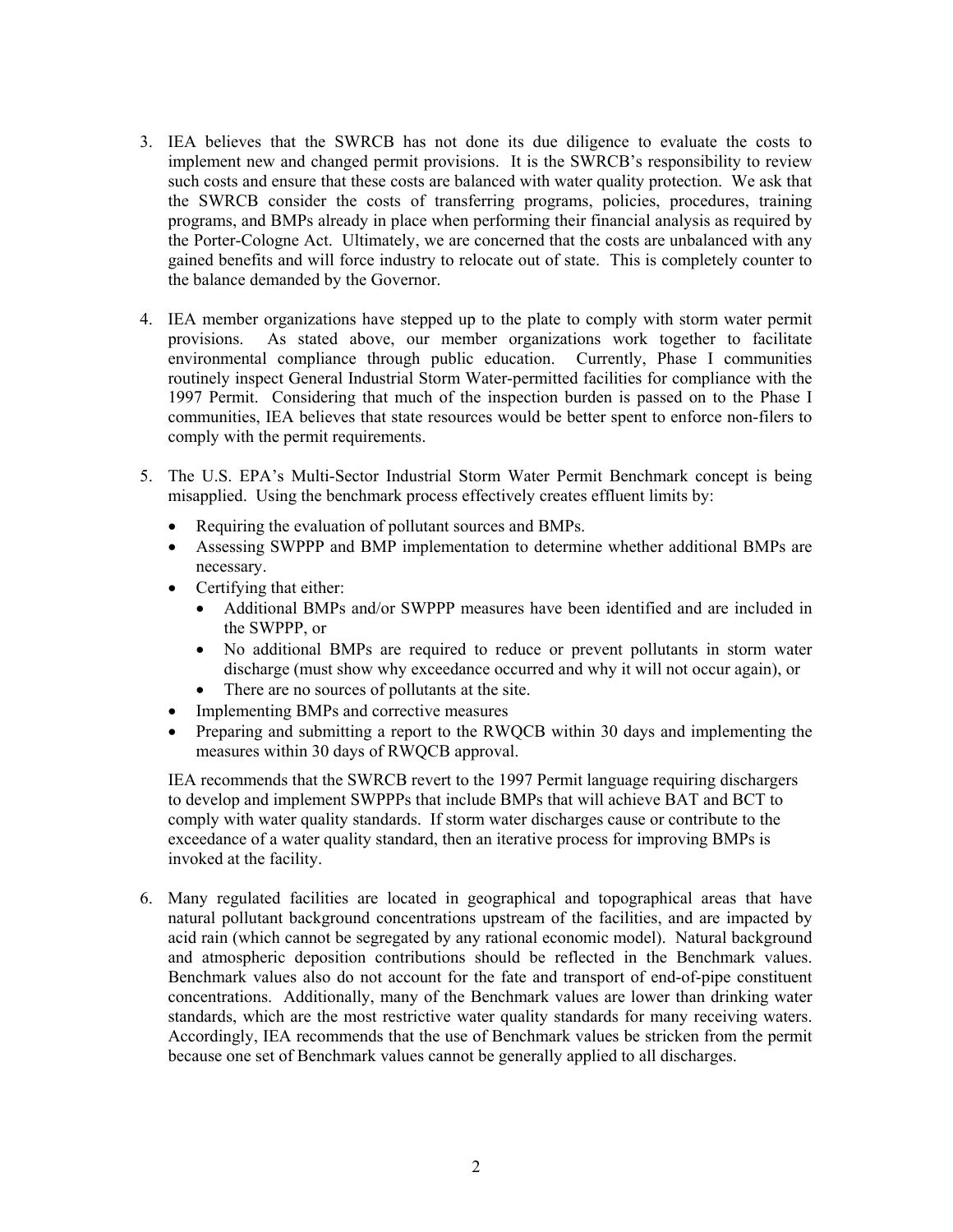- 7. As proposed, any sampling and analysis result that exceeds a benchmark triggers a separate exhaustive formal evaluation and report to the RWQCB and ignores basic scientific statistical methodology. For example, the comparison of first-event, first-flush grab sampling results with benchmark values are biased. Multi-storm sampling is required before there is a statistical basis for a reportable evaluation. This rationale is supported by the U.S. EPA Multi-Sector Storm Water General Permit Monitoring Guidance. Additionally, comparison of first-flush grab sampling results with Benchmarks is not scientifically credible given that discharge quality is not appropriately characterized and representative. For storm discharges to be properly characterized, event mean concentration (EMC) data needs to be collected.
- 8. The above rationale also applies to the draft permit's one-time pollutant scan and continues to be flawed. EPA bases effluent limitations on a combination of long-term average effluent concentrations and variability factors that account for variation in treatment performance within a treatment system over time. Multi-storm discharge sampling and BMP evaluation is required before there is a statistical basis for establishing effluent limits in future permits (for any one facility). In addition, the difference between facilities, even within the same major SIC/NAICS code (as evidence of the permits inclusion of secondary SIC codes), different personnel conducting sampling, hydrologic variability, and the variety of discharge conveyance systems involved in storm water effluents make effluent limits statistically irrelevant.
- 9. The draft permit increases and confuses the already burdensome number of inspections required. Additionally, there are no provisions to limit inspections to business hours. What is needed is a simplification and reduction in the number of inspections to the minimum required for water quality protection. There are many hidden required inspections (weekly and daily), which are tied to the implementation of the minimum BMPs. IEA questions the need for these weekly and daily inspections considering pre-storm inspections are required too. IEA recognizes the need for QA inspections (e.g., Annual Site Compliance Evaluation). However, QC inspection frequency should be determined by the permit holder and be based on the type and frequency of activities that occur at the facility, and the types of BMPs being implemented; QC inspection frequency should be documented in the SWPPP.

Please review the attached table for our specific comments to the draft revisions. Should you have any questions or need any additional clarification, please contact me at (619) 544-9684.

Sincerely,

Patti Kneps

Patti Krebs IEA Executive Director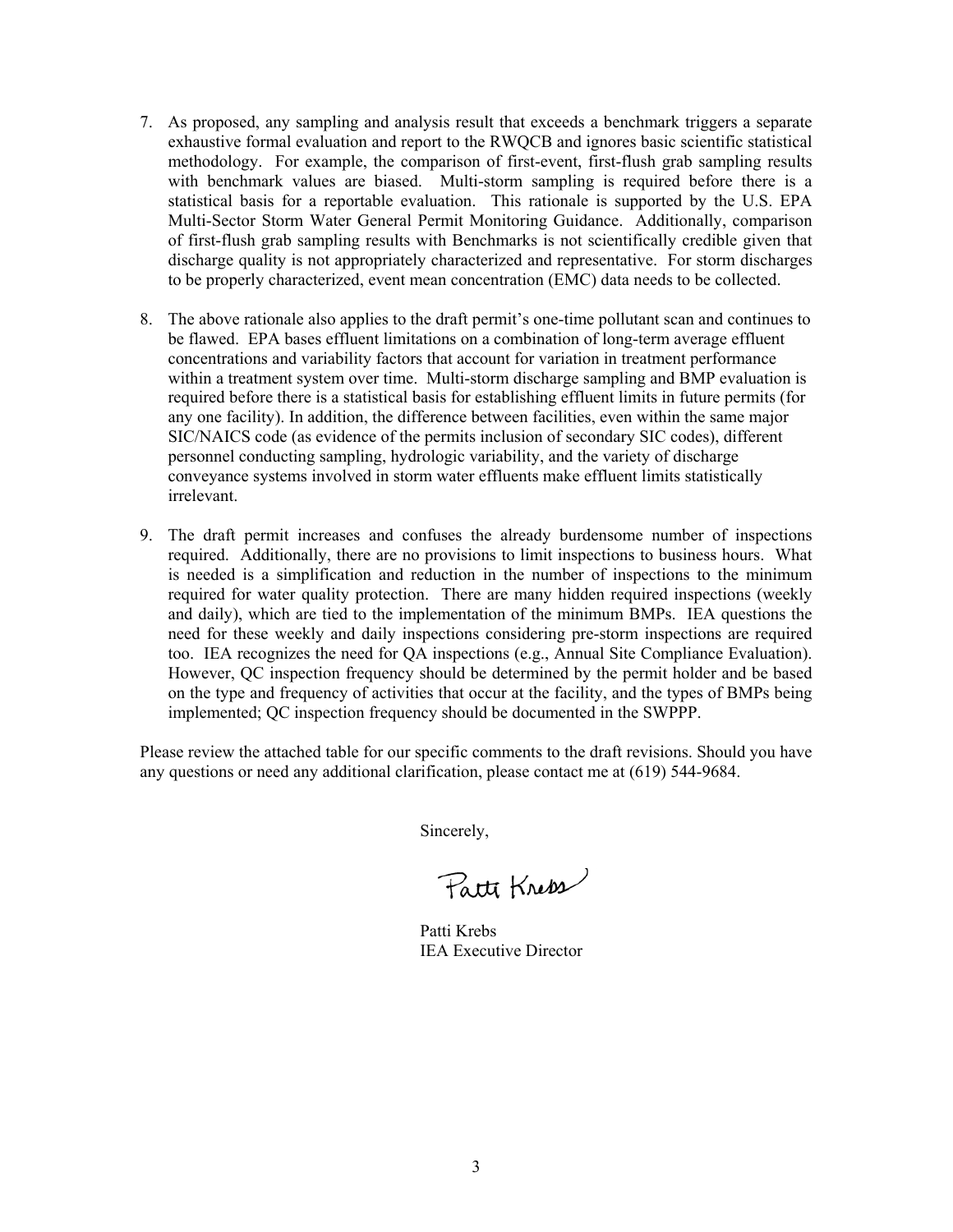| Reference         | Page/Section | <b>Comment and Recommendation</b>                                                                                                                                                                                                                                                                                                                                                                                                                                                                                                                                                                                                                                                                                                                                                                                                                                                                                                                                                                                    |
|-------------------|--------------|----------------------------------------------------------------------------------------------------------------------------------------------------------------------------------------------------------------------------------------------------------------------------------------------------------------------------------------------------------------------------------------------------------------------------------------------------------------------------------------------------------------------------------------------------------------------------------------------------------------------------------------------------------------------------------------------------------------------------------------------------------------------------------------------------------------------------------------------------------------------------------------------------------------------------------------------------------------------------------------------------------------------|
| <b>Fact Sheet</b> | VII          | <b>Notification Requirements</b>                                                                                                                                                                                                                                                                                                                                                                                                                                                                                                                                                                                                                                                                                                                                                                                                                                                                                                                                                                                     |
|                   |              | (1) Modify and SWPPPs and Monitoring Programs in compliance<br>with this General Permit no later than (insert effective date)                                                                                                                                                                                                                                                                                                                                                                                                                                                                                                                                                                                                                                                                                                                                                                                                                                                                                        |
|                   |              | Since the draft permit is requiring significant changes to the<br>SWPPP, it is recommended that modifications to the SWPPP and<br>Monitoring Program be required no later than 180 days after the                                                                                                                                                                                                                                                                                                                                                                                                                                                                                                                                                                                                                                                                                                                                                                                                                    |
|                   |              | adoption of the permit.                                                                                                                                                                                                                                                                                                                                                                                                                                                                                                                                                                                                                                                                                                                                                                                                                                                                                                                                                                                              |
| <b>Fact Sheet</b> | <b>VIII</b>  | <b>General Permit Conditions</b>                                                                                                                                                                                                                                                                                                                                                                                                                                                                                                                                                                                                                                                                                                                                                                                                                                                                                                                                                                                     |
|                   |              | The third step is to implement the changes identified in the<br>updated SWPPP. Dischargers shall revise the SWPPP and<br>implement the appropriate BMPs in a timely manner but no later<br>than 90 days after a determination that the SWPPP is in violation<br>of any General Permit requirement.                                                                                                                                                                                                                                                                                                                                                                                                                                                                                                                                                                                                                                                                                                                   |
|                   |              | If the discharger exceeds any of the USEPA established<br>"benchmarks", the discharger is not in violation of the General<br>Permit requirements. There are many occurrences where the<br>pollutants contained in storm water from natural areas (e.g.,<br>undeveloped areas) upstream of permitted facilities exceed the<br>benchmark values. In many of these occurrences, it is impossible<br>to segregate the undeveloped areas from the industrial activity. In<br>situations where these storm waters run through or across a<br>permitted facility, the permitted facility should not be held<br>accountable for the naturally occurring pollutants. Also, in some<br>urban areas, atmospheric deposition alone may also cause an<br>exceedance of benchmark values. These situations can be<br>adequately documented in the annual report. Therefore, it is<br>recommended that the words, "after a determination that the<br><b>SWPPP</b> is in violation of any General Permit requirement" be<br>deleted. |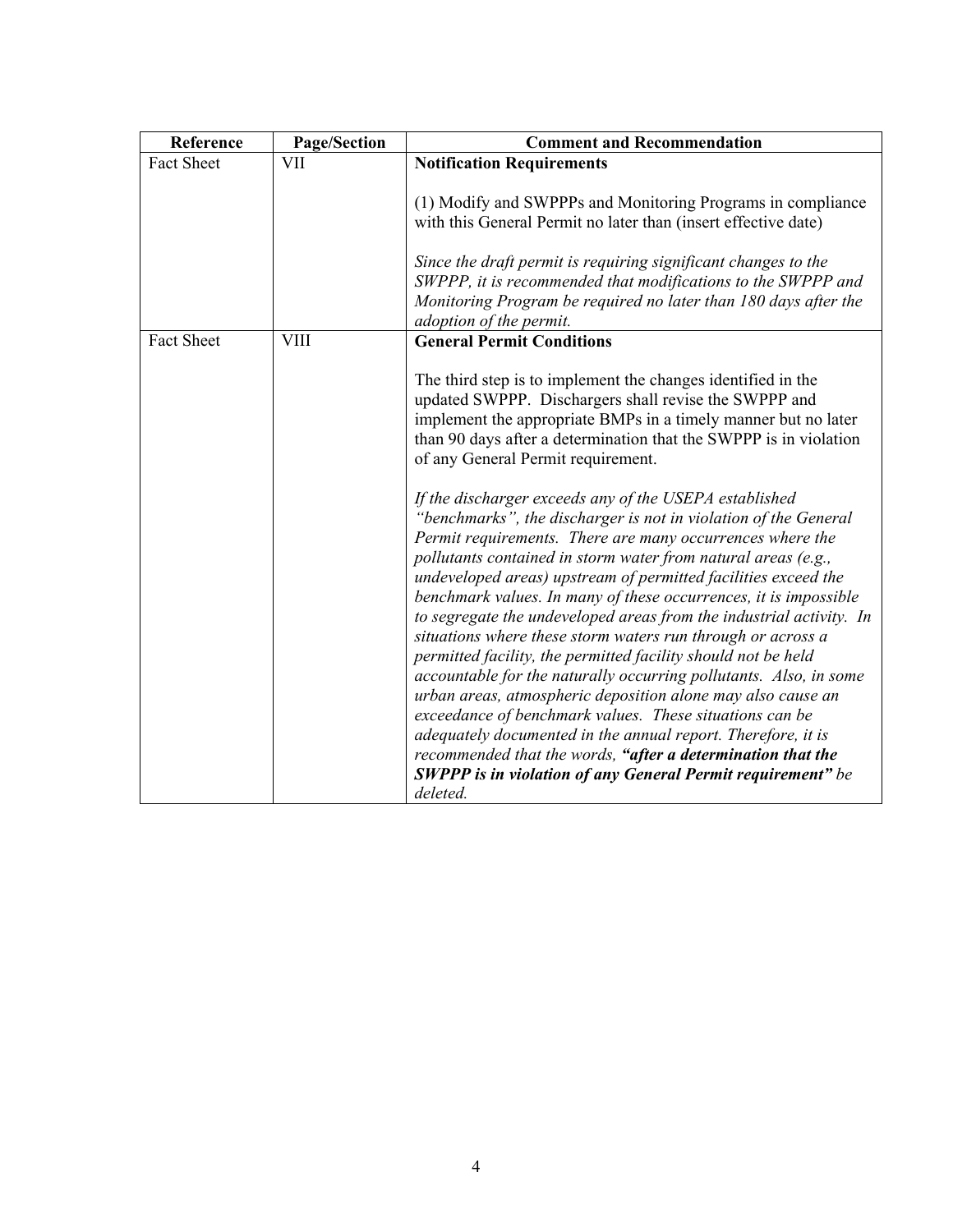| Reference  | Page/Section   | <b>Comment and Recommendation</b>                                                                                                                                                                                                                                                                                                                                                                                                                                                                                                                                                                                                                                                                                                                                                                                                                                                                                                                                                                                                                   |
|------------|----------------|-----------------------------------------------------------------------------------------------------------------------------------------------------------------------------------------------------------------------------------------------------------------------------------------------------------------------------------------------------------------------------------------------------------------------------------------------------------------------------------------------------------------------------------------------------------------------------------------------------------------------------------------------------------------------------------------------------------------------------------------------------------------------------------------------------------------------------------------------------------------------------------------------------------------------------------------------------------------------------------------------------------------------------------------------------|
| Fact Sheet | $\overline{X}$ | <b>SWPPP</b>                                                                                                                                                                                                                                                                                                                                                                                                                                                                                                                                                                                                                                                                                                                                                                                                                                                                                                                                                                                                                                        |
|            |                | This General Permit's SWPPP requirements have been modified to<br>better clarify the extent dischargers must describe their BMPs.<br>Dischargers must not only describe a BMP in a generic sense, like<br>for example "sweeping", but must describe who is responsible for<br>sweeping, where and how often the sweeping will occur, what the<br>pollutants of concern are, the type and location of sweeping<br>equipment, how and where swept materials should be handled and<br>disposed, etc. Similarly, a discharger's training program must<br>identify who must receive training, what type of training to<br>provide, how often training needs to be provided, and include a<br>method to track whether the appropriate personnel have received<br>the training.                                                                                                                                                                                                                                                                            |
|            |                | This requirement is too restrictive and opens facilities to<br>violations by legally binding them to follow BMP descriptions<br>precisely. The level of specificity required does not allow for<br>flexibility in technological changes, personnel changes, or<br>logistical issues. We recommend allowing the use of categories of<br>BMPs, such as those identified in the new Linear Construction<br>Storm Water Permit, the California Stormwater Quality<br>Association (CASQA) BMP handbook, or any comparable or<br>equivalent practice. The information required to describe each<br>BMP should be general enough as to not require routine SWPPP<br>revisions, which are administratively burdensome without benefits<br>to water quality. If a SWPPP amendment is required, certain<br>"levels" of changes should not require immediate re-certification<br>of the SWPPP, but may be indicated by a revision log. In addition,<br>job functions rather than specific employees should be indicated<br>due to potential personnel changes. |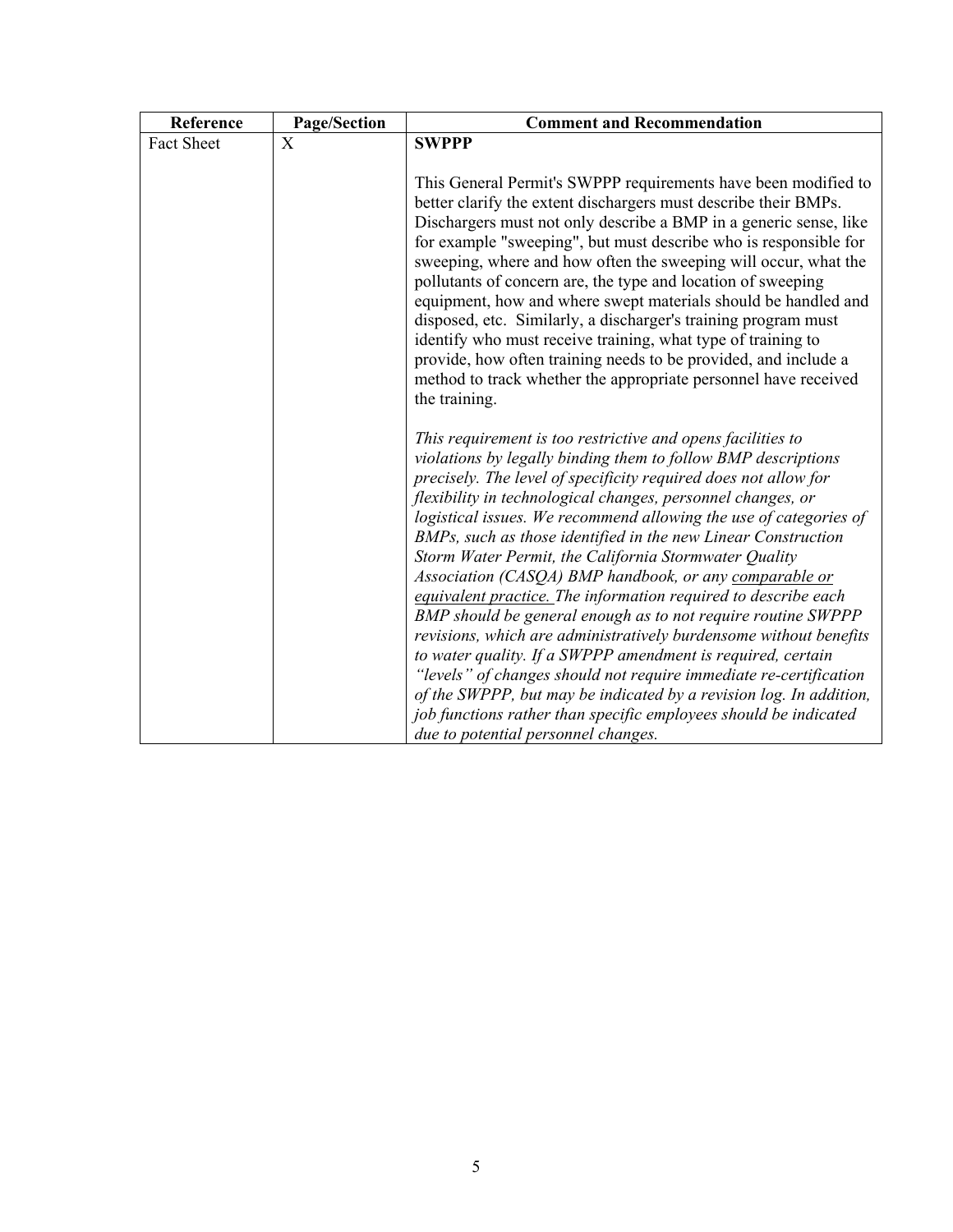| <b>Page/Section</b> | <b>Comment and Recommendation</b>                                                                                                        |
|---------------------|------------------------------------------------------------------------------------------------------------------------------------------|
| <b>XXII</b>         | <b>Fact Sheet Figure 3</b><br><b>Summary of Monitoring Activities Required by This General</b>                                           |
|                     | Permit<br>This draft permit requires: quarterly inspections, an Annual                                                                   |
|                     | Comprehensive Evaluation, monthly storm water visual                                                                                     |
|                     | observations, documentation of non-discharging storm events,                                                                             |
|                     | drainage area inspections, and storm water storage and<br>containment area inspections. Additionally, the new minimum                    |
|                     | BMP requirements include a weekly outdoor inspection of areas                                                                            |
|                     | associated with industrial activity, a weekly inspection of                                                                              |
|                     | equipment, and a daily inspection of any outdoor material/waste<br>handling equipment or containers. Compliance with the conditions      |
|                     | of the multitude of inspection requirements poses to be logistically                                                                     |
|                     | difficult, confusing, and operationally burdensome. Furthermore,                                                                         |
|                     | the mere increase of the required number of inspections in itself<br>does not improve storm water quality. The acreage of some           |
|                     | facilities makes the number and frequencies specified in the permit                                                                      |
|                     | impractical. It is recommended that all inspection requirements be                                                                       |
|                     | streamlined into a standardized monthly inspection to cover storm                                                                        |
|                     | water and non-storm water discharges, stored materials, and all<br>industrial activities in lieu of the currently proposed requirements. |
|                     |                                                                                                                                          |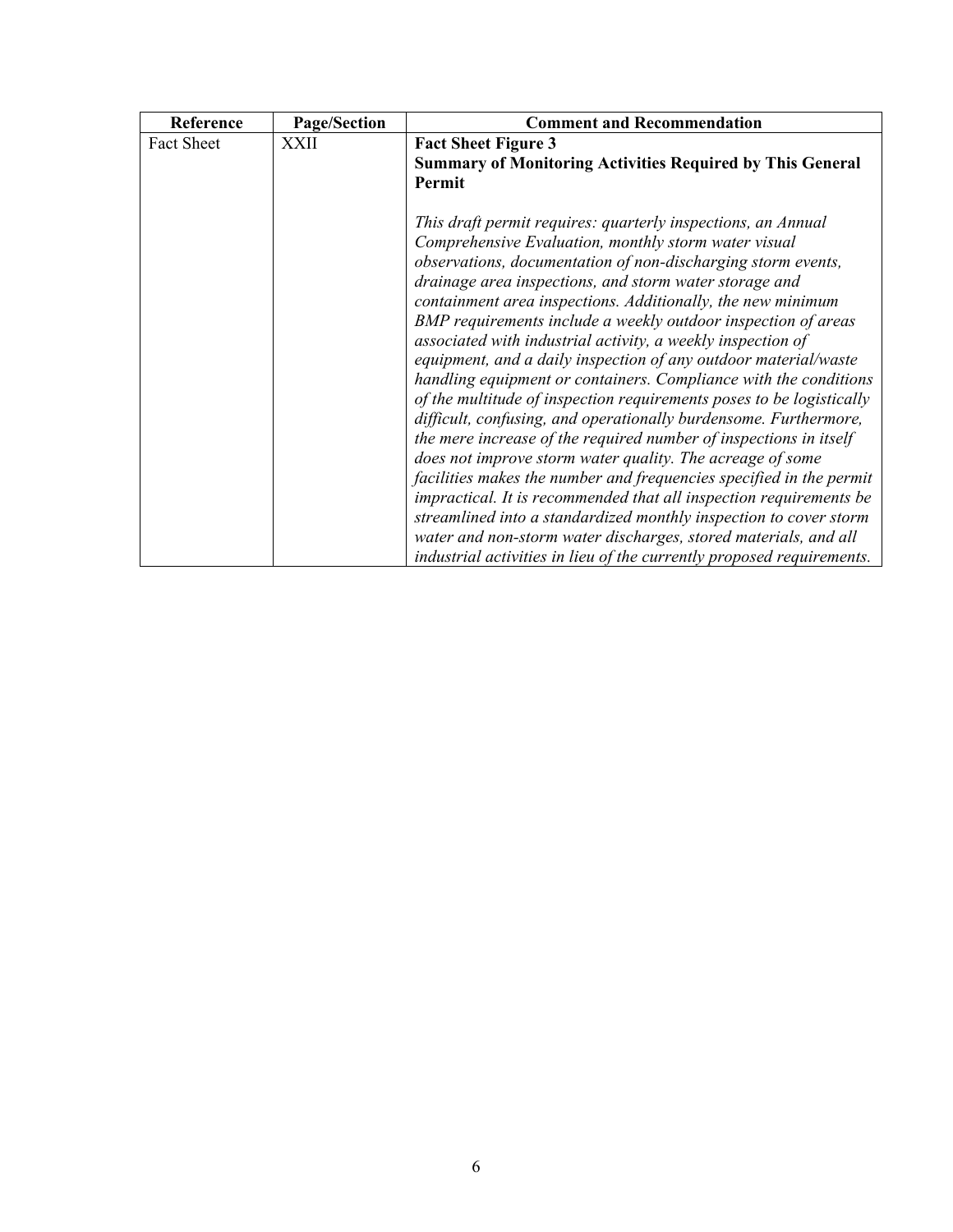| Reference         | Page/Section | <b>Comment and Recommendation</b>                                                                                                                                                                                                                                                                                                                                                                                                                                                                                                                                                                                                                                                                                                                                                                                                                                                                                                                                                                                                                                                                                                                                                                                                                                                                                                                                                                                                                                                                                                    |
|-------------------|--------------|--------------------------------------------------------------------------------------------------------------------------------------------------------------------------------------------------------------------------------------------------------------------------------------------------------------------------------------------------------------------------------------------------------------------------------------------------------------------------------------------------------------------------------------------------------------------------------------------------------------------------------------------------------------------------------------------------------------------------------------------------------------------------------------------------------------------------------------------------------------------------------------------------------------------------------------------------------------------------------------------------------------------------------------------------------------------------------------------------------------------------------------------------------------------------------------------------------------------------------------------------------------------------------------------------------------------------------------------------------------------------------------------------------------------------------------------------------------------------------------------------------------------------------------|
| <b>Fact Sheet</b> | <b>XXVII</b> | <b>Sampling Procedures and Test Methods</b>                                                                                                                                                                                                                                                                                                                                                                                                                                                                                                                                                                                                                                                                                                                                                                                                                                                                                                                                                                                                                                                                                                                                                                                                                                                                                                                                                                                                                                                                                          |
|                   |              | The previous general permit (Section B.7.d) allowed dischargers<br>to assess whether drainage areas were substantially similar and<br>then to reduce sample analysis either by $(1)$ combining samples for<br>an unspecified maximum number of substantially similar drainage<br>areas, or (2) sampling a reduced number of substantially similar<br>drainage areas. The SWRCB provided this procedure to reduce<br>analytical costs. However, the complexity associated with<br>determining "substantially equivalent" drainage areas, and that<br>there was no specified maximum number of samples that could be<br>combined, has led dischargers to various interpretations and<br>analytic schemes. To make sample collection and analysis more<br>standardized as required by Section 13383.5, yet continue to offer<br>a reduced analytic cost option, these requirements have been<br>revised. Section VIII.8.d requires dischargers to collect samples<br>from all drainage areas. Dischargers may analyze each sample<br>collected, or may analyze a combined sample consisting of equal<br>volumes of samples collected from as many as four (4) drainage<br>areas. A minimum of one combined sample shall be analyzed for<br>every four (4) drainage areas.<br>This change dramatically increases the number of sampling<br>locations at large facilities. Additionally, combining equal volume<br>samples from up to four drainage areas does not provide<br>representative data. It is recommended that the 1997 Permit |
|                   |              | language remain. If the SWRCB opts for new language, then it is<br>recommended that a definition be provided for "substantially<br>equivalent" drainage areas, and that a more scientifically credible<br>sample rational be developed that properly characterizes<br>discharges from multiple drainage areas.                                                                                                                                                                                                                                                                                                                                                                                                                                                                                                                                                                                                                                                                                                                                                                                                                                                                                                                                                                                                                                                                                                                                                                                                                       |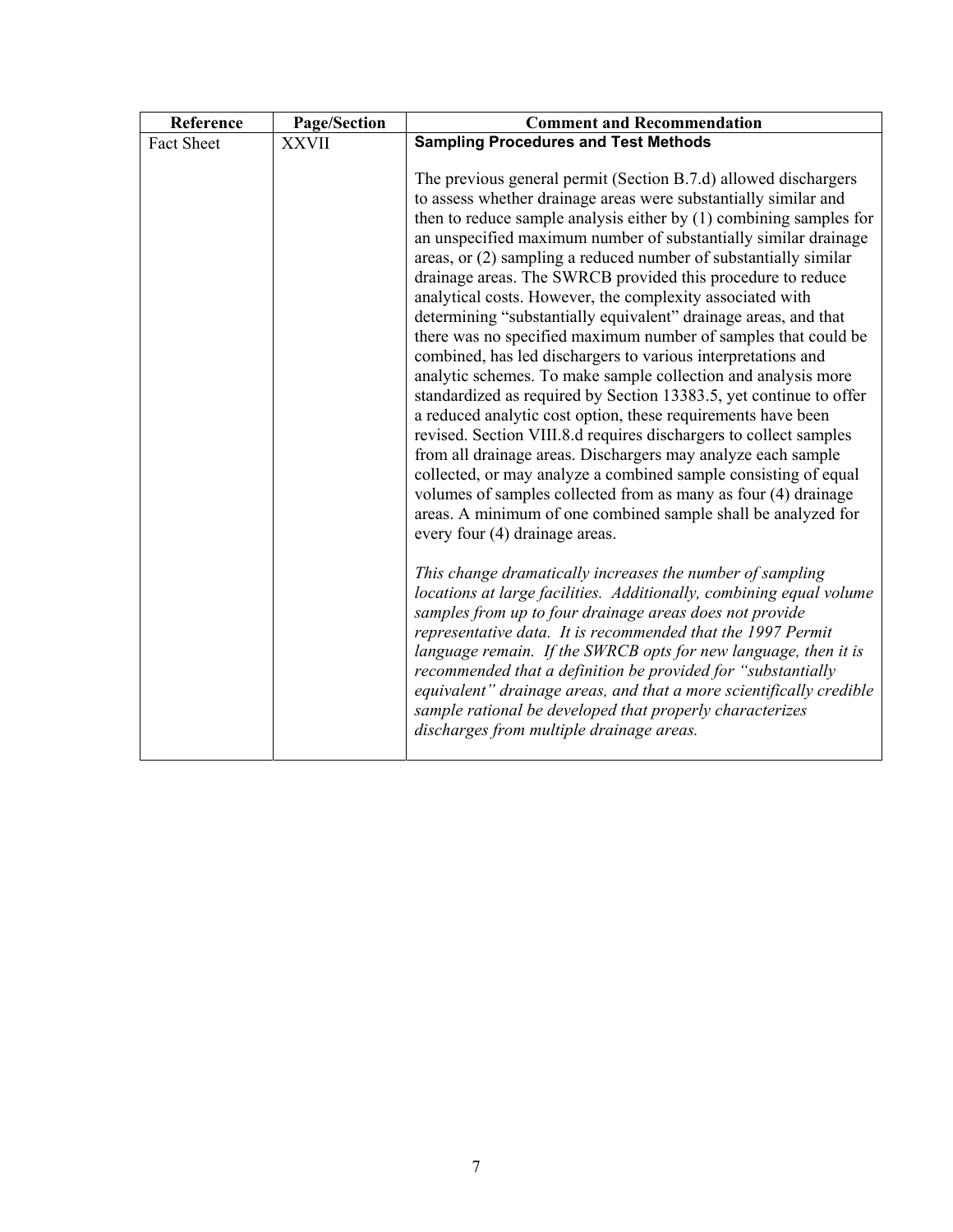| Reference | <b>Page/Section</b> | <b>Comment and Recommendation</b>                                                                                                 |
|-----------|---------------------|-----------------------------------------------------------------------------------------------------------------------------------|
| Permit    | Page 2, Number      | The SWRCB finds that:                                                                                                             |
|           | $\mathbf Q$         |                                                                                                                                   |
|           |                     | This permit contains benchmark criteria for the indicator                                                                         |
|           |                     | parameters and facility specific pollutants, which, if exceeded, will                                                             |
|           |                     | require dischargers to identify and implement additional controls.                                                                |
|           |                     | The USEPA did not mean for these benchmark values to be used in                                                                   |
|           |                     | this manner. These benchmark values are not meant to be limits.                                                                   |
|           |                     | They represent an average value for a particular industry over                                                                    |
|           |                     | time, where at least four samples are identically collected and                                                                   |
|           |                     | analyzed using established $QA/QC$ procedures. A single sample                                                                    |
|           |                     | exceeding the benchmark is not statistically representative of a                                                                  |
|           |                     | facility storm water discharge. This requirement will cause an                                                                    |
|           |                     | inordinate amount of evaluation time and expense for industry. It                                                                 |
|           |                     | is recommended that the permit increase the number of storms and                                                                  |
|           |                     | samples that exceed the benchmark values to be statistically                                                                      |
|           |                     | relevant before triggering such additional requirements. For                                                                      |
|           |                     | example, the U.S. EPA Multi-Sector Storm Water General Permit<br>(from which the benchmarks originate) and the Multi-Sector Storm |
|           |                     | Water Permit Monitoring Guidance, Section 4.3, requires that the                                                                  |
|           |                     | average analytical results from four storms exceed the benchmark                                                                  |
|           |                     | before the permit requires revision of the SWPPP. As a strongly                                                                   |
|           |                     | suggested compromise, we propose either one of the following two                                                                  |
|           |                     | alternatives: 1) A facility that exceeds a benchmark value on any                                                                 |
|           |                     | one sampling event based on the average of four samples, be                                                                       |
|           |                     | required to conduct an internal evaluation, and then report the                                                                   |
|           |                     | findings and corrective actions in their annual report. If the                                                                    |
|           |                     | facility has an additional exceedance based on this methodology                                                                   |
|           |                     | in a storm subsequent to these corrective actions the same year, or                                                               |
|           |                     | the next year if there is no storm the same year, then an evaluation                                                              |
|           |                     | must be conducted and reported to the RWQCB, as well as                                                                           |
|           |                     | discussed in the annual report, or 2) the monitoring results from a                                                               |
|           |                     | minimum of four samples per event and four storm events                                                                           |
|           |                     | (statically valid) exceed the benchmark values before the                                                                         |
|           |                     | corrective action measures of section $V.7$ be required.                                                                          |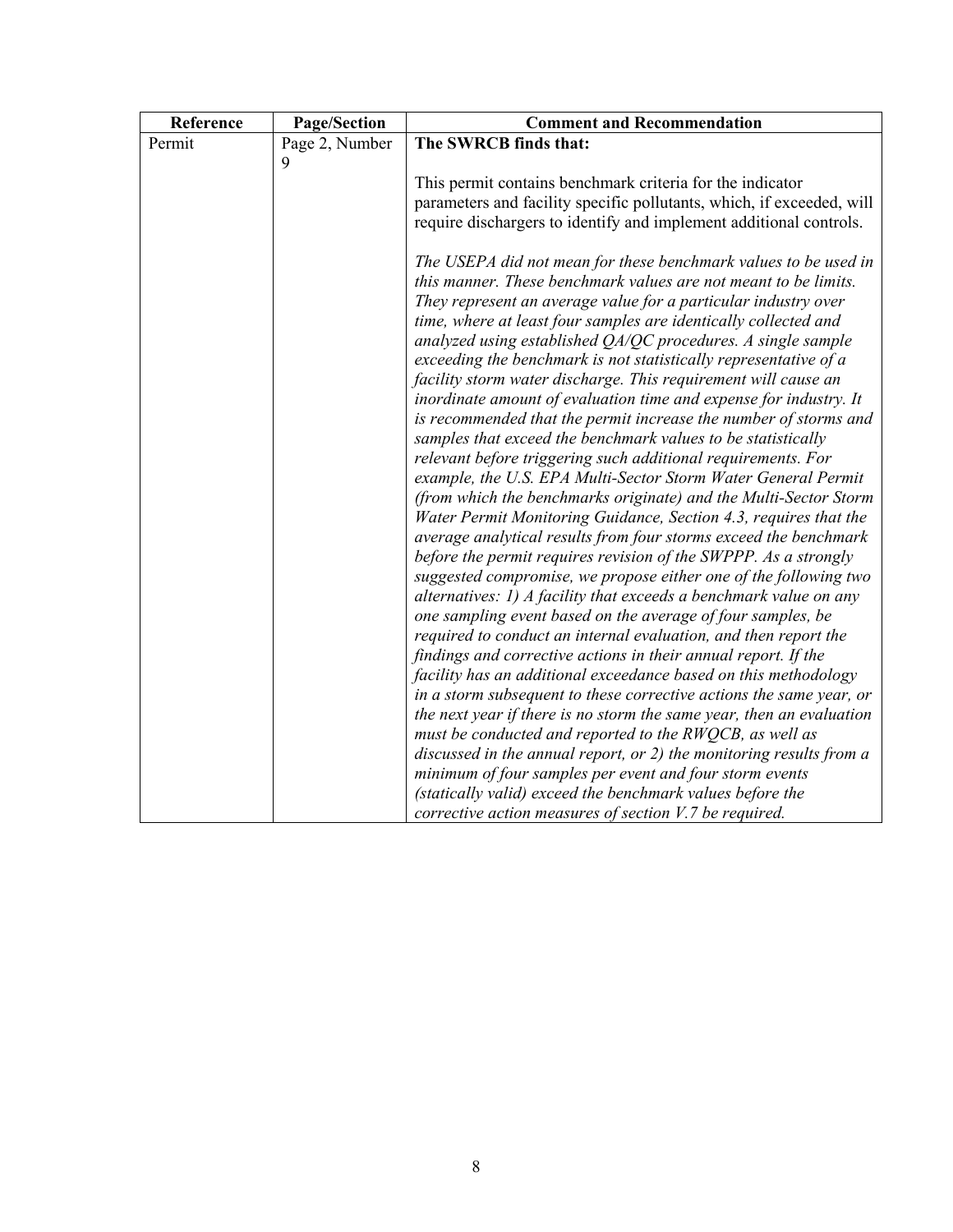| Reference | Page/Section | <b>Comment and Recommendation</b>                                                                                                                                                                                                                                                                                                                                                                                                                                                                                                                                                                                                             |
|-----------|--------------|-----------------------------------------------------------------------------------------------------------------------------------------------------------------------------------------------------------------------------------------------------------------------------------------------------------------------------------------------------------------------------------------------------------------------------------------------------------------------------------------------------------------------------------------------------------------------------------------------------------------------------------------------|
| Permit    | Page 2       | The SWRCB finds that:                                                                                                                                                                                                                                                                                                                                                                                                                                                                                                                                                                                                                         |
|           | Number 11    | This General Permit also includes one-time sampling and analysis<br>for metals and semi-volatile organics to allow the SWRCB to<br>build a database of pollutants in industrial storm water discharges.<br>This database will be used to determine the monitoring<br>requirements and compliance standards for the next permit.                                                                                                                                                                                                                                                                                                               |
|           |              | A one-time sampling and analysis performed over the duration of<br>the revised permit would not be scientific or statistically valid in<br>determining compliance standards for the next permit. It is<br>recommended that the sampling and analysis effort for industrial<br>storm water parallel the sampling and analysis program and<br>methodology the USEPA used and performed for setting effluent<br>guideline limits for industry point sources in the mid to late 1970s.<br>It would take the minimum of four samples for each of four storms<br>to have an 80% confidence level, a minimum for setting regulatory<br>requirements. |
| Permit    | Page 3       | The SWRCB finds that:                                                                                                                                                                                                                                                                                                                                                                                                                                                                                                                                                                                                                         |
|           | Number 18    | This order is an NPDES General Permit in Compliance with<br>Section 402 of the CWA and shall take effect 100 days after<br>adoption by the SWRCB.                                                                                                                                                                                                                                                                                                                                                                                                                                                                                             |
|           |              | This statement of "shall take effect 100 days after adoption by the<br>SWRCB" is confusing due the multiple requirement due dates<br>identified in the draft permit. It is recommend that the language<br>that states the effective date of the permit is the adoption date.<br>With modifications to the SWPPP and Monitoring Programs<br>required no later than 180 days after the adoption of the permit.                                                                                                                                                                                                                                  |
| Permit    | Page 3       | Receiving Water Limitations, Section C.3. Order 97-03-DWQ                                                                                                                                                                                                                                                                                                                                                                                                                                                                                                                                                                                     |
|           | Section III  | A facility operator will not be in violation of receiving water<br>limitations C.2 as long as the facility operator has implemented<br>BMPs that achieve BAT/BCT and the following procedure is<br>followed;<br>a.<br>$\mathbf{b}$ .                                                                                                                                                                                                                                                                                                                                                                                                          |
|           |              | The elimination of this subsection from the current permit in this<br>draft revision should be restricted to storm events with rainfall<br>amounts and duration consistent with the capability of BAT/BCT<br>control. It is unreasonable to expect BMPs designed for BAT/BCT<br>to withstand abnormal deluges. It is recommended that the<br>language above, including subsections a and b from the current<br>permit, be added back to this draft permit for abnormal rainfall<br>amounts/duration.                                                                                                                                          |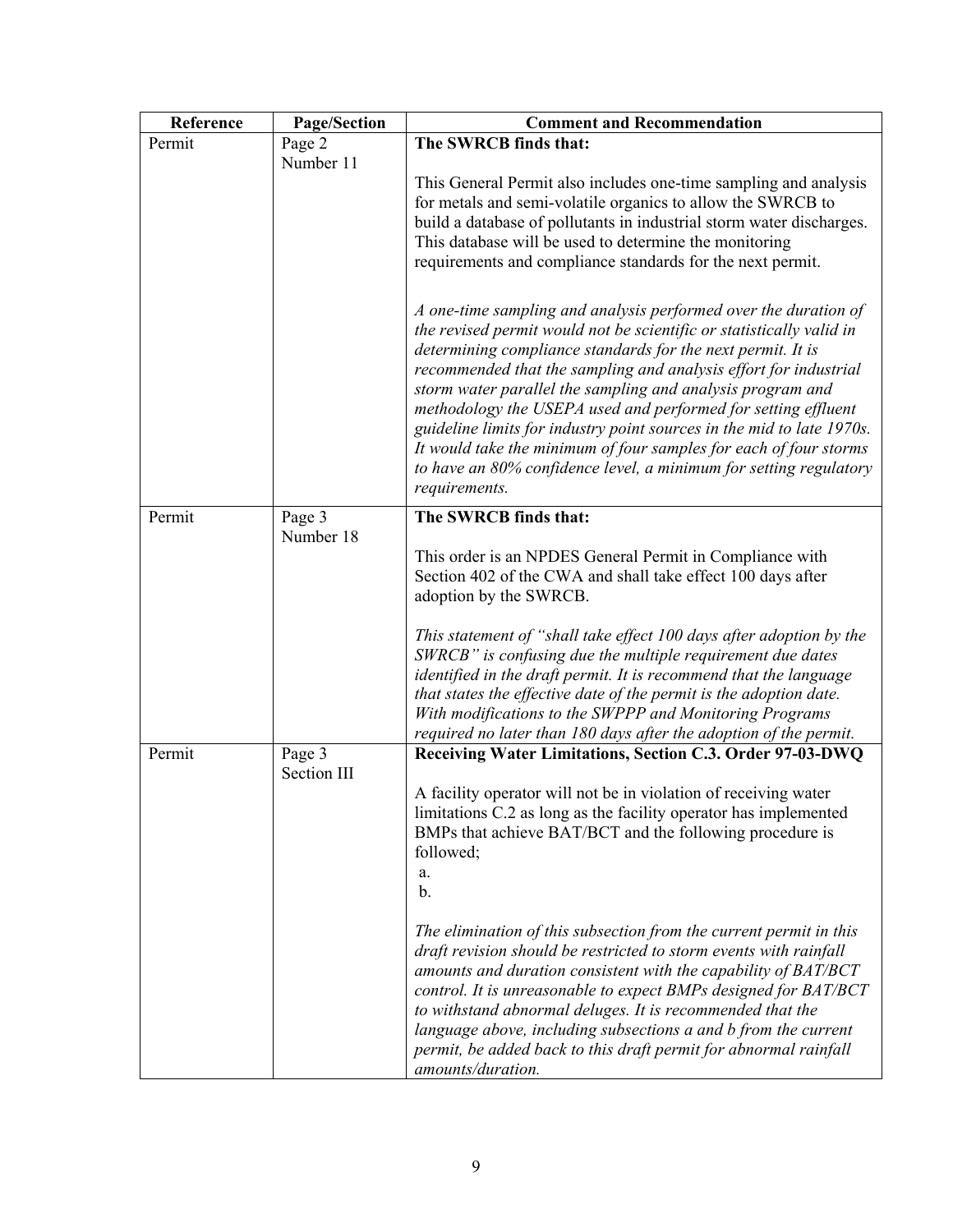| Reference | Page/Section | <b>Comment and Recommendation</b>                                                                                            |
|-----------|--------------|------------------------------------------------------------------------------------------------------------------------------|
| Permit    | Page 4       | <b>Receiving Water Limitations</b>                                                                                           |
|           | Section III  |                                                                                                                              |
|           |              | 1. Storm water discharges and authorized non-storm water                                                                     |
|           |              | discharges to any surface or ground water shall not contain                                                                  |
|           |              | pollutants that cause a nuisance.                                                                                            |
|           |              |                                                                                                                              |
|           |              | 2. Storm water discharges and authorized non-storm water                                                                     |
|           |              | discharges shall not contain pollutants that cause or contribute to                                                          |
|           |              | an exceedance of any applicable water quality objectives or water                                                            |
|           |              | quality standards (collectively, WQS) contained in a Statewide                                                               |
|           |              | Water Quality Control Plan, the California Toxics Rule, the<br>National Toxics Rule, or the applicable RWQCB's Water Quality |
|           |              | Control Plans (Basin Plan).                                                                                                  |
|           |              |                                                                                                                              |
|           |              | Permit language has changed from 1997 Permit, which states:                                                                  |
|           |              | Storm water discharges shall not cause or contribute to a violation                                                          |
|           |              | of an applicable water quality standard. The General Permit                                                                  |
|           |              | requires facility operators to reduce or prevent pollutants in storm                                                         |
|           |              | water discharges and authorized non-storm water discharges                                                                   |
|           |              | through the development and implementation of BMPs which                                                                     |
|           |              | constitutes compliance with BAT and BCT and, in most cases,                                                                  |
|           |              | compliance with water quality standards.                                                                                     |
|           |              | This change establishes one molecule liability to dischargers.                                                               |
|           |              | Dischargers are effectively prohibited from using, storing,                                                                  |
|           |              | producing, handling, etc. any and all materials that may cause or                                                            |
|           |              | contribute to an exceedance of an applicable water quality                                                                   |
|           |              | objective or water quality standard. IEA recommends that the                                                                 |
|           |              |                                                                                                                              |
|           |              | 1997 Permit language be used.                                                                                                |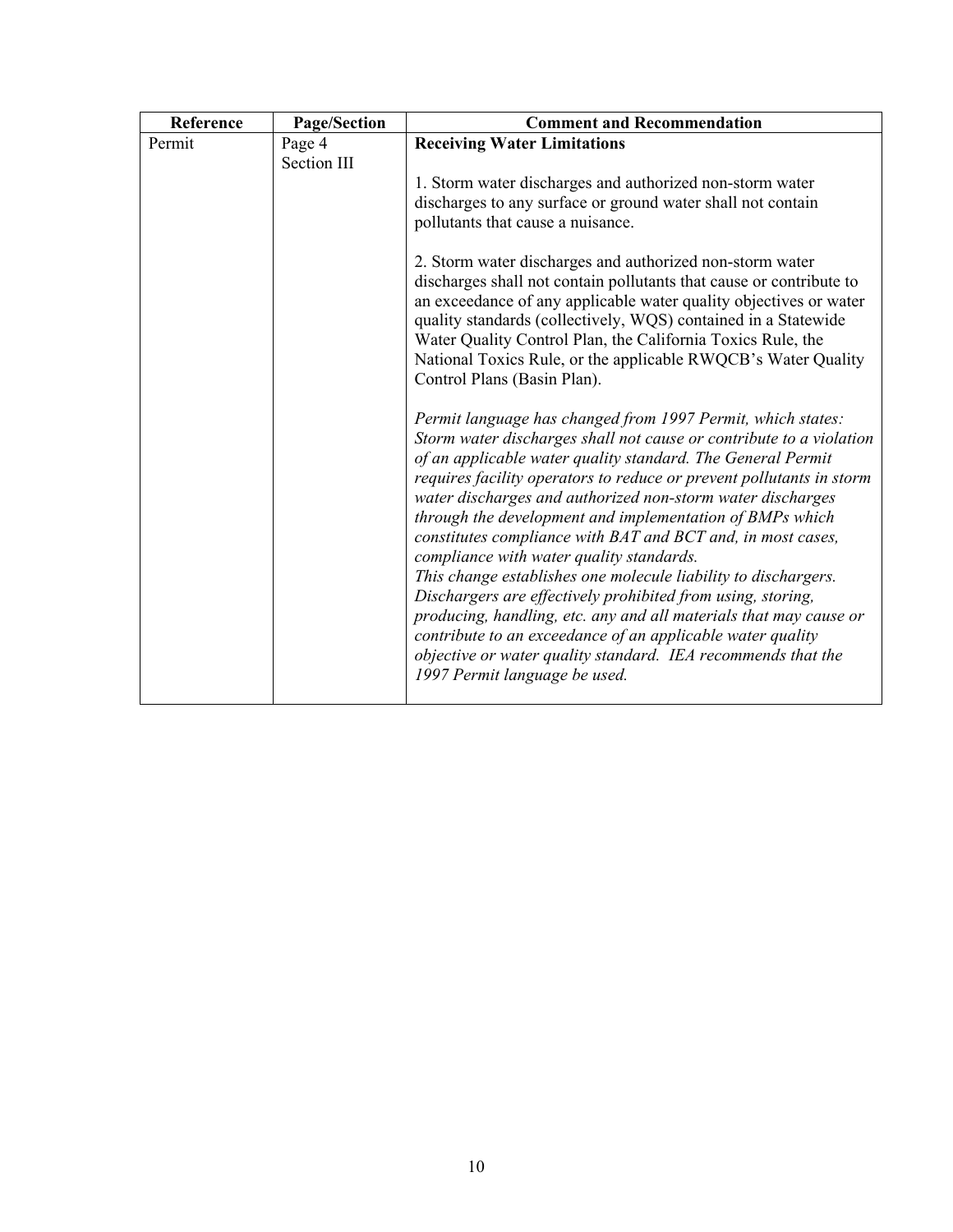| Reference | Page/Section | <b>Comment and Recommendation</b>                                                                                                                                                                                                                                                                                                                                                                                                                                                                                                                                                                                                                                                                                                                                                                                                                                                                                                                                                                                                          |
|-----------|--------------|--------------------------------------------------------------------------------------------------------------------------------------------------------------------------------------------------------------------------------------------------------------------------------------------------------------------------------------------------------------------------------------------------------------------------------------------------------------------------------------------------------------------------------------------------------------------------------------------------------------------------------------------------------------------------------------------------------------------------------------------------------------------------------------------------------------------------------------------------------------------------------------------------------------------------------------------------------------------------------------------------------------------------------------------|
| Permit    | Page 6       | <b>Provisions</b>                                                                                                                                                                                                                                                                                                                                                                                                                                                                                                                                                                                                                                                                                                                                                                                                                                                                                                                                                                                                                          |
|           | Section V.7  |                                                                                                                                                                                                                                                                                                                                                                                                                                                                                                                                                                                                                                                                                                                                                                                                                                                                                                                                                                                                                                            |
|           |              | When analytical results exceed the US EPA benchmark values in<br>Table VIII.2 dischargers shall implement corrective actions that<br>include:                                                                                                                                                                                                                                                                                                                                                                                                                                                                                                                                                                                                                                                                                                                                                                                                                                                                                              |
|           |              | The USEPA did not mean for these benchmark values to be used in<br>this manner and they are not meant to be limits. They represent an<br>average value for a particular industry over time and when at<br>least four samples are collected per storm event over four storm<br>events and analyzed using standard QA/QC procedures. A single<br>sample exceeding the benchmark is not statistically representative<br>of a facility storm water discharge. The actions identified in this<br>section for exceeding the benchmark values will cause an<br>inordinate amount of investigation time and expense for industry.<br>It is recommended that either one of the following two alternatives<br>be adopted: 1) A facility that exceeds a benchmark value on any<br>one sampling event based on the average of four samples, be<br>required to conduct an internal evaluation, and then report the<br>findings and corrective actions in their annual report. If the<br>facility has an additional exceedance based on this methodology |
|           |              | in a storm subsequent to these corrective actions the same year (or                                                                                                                                                                                                                                                                                                                                                                                                                                                                                                                                                                                                                                                                                                                                                                                                                                                                                                                                                                        |
|           |              | the next year if there is no storm the same year), then an                                                                                                                                                                                                                                                                                                                                                                                                                                                                                                                                                                                                                                                                                                                                                                                                                                                                                                                                                                                 |
|           |              | evaluation must be conducted and reported to the $RWQCB$ , as                                                                                                                                                                                                                                                                                                                                                                                                                                                                                                                                                                                                                                                                                                                                                                                                                                                                                                                                                                              |
|           |              | well as discussed in the annual report, or 2) the monitoring results                                                                                                                                                                                                                                                                                                                                                                                                                                                                                                                                                                                                                                                                                                                                                                                                                                                                                                                                                                       |
|           |              | from a minimum of four samples per event and four storm events                                                                                                                                                                                                                                                                                                                                                                                                                                                                                                                                                                                                                                                                                                                                                                                                                                                                                                                                                                             |
|           |              | (statically valid) exceed the benchmark values before the                                                                                                                                                                                                                                                                                                                                                                                                                                                                                                                                                                                                                                                                                                                                                                                                                                                                                                                                                                                  |
|           |              | corrective action measures of section V.7 be required.                                                                                                                                                                                                                                                                                                                                                                                                                                                                                                                                                                                                                                                                                                                                                                                                                                                                                                                                                                                     |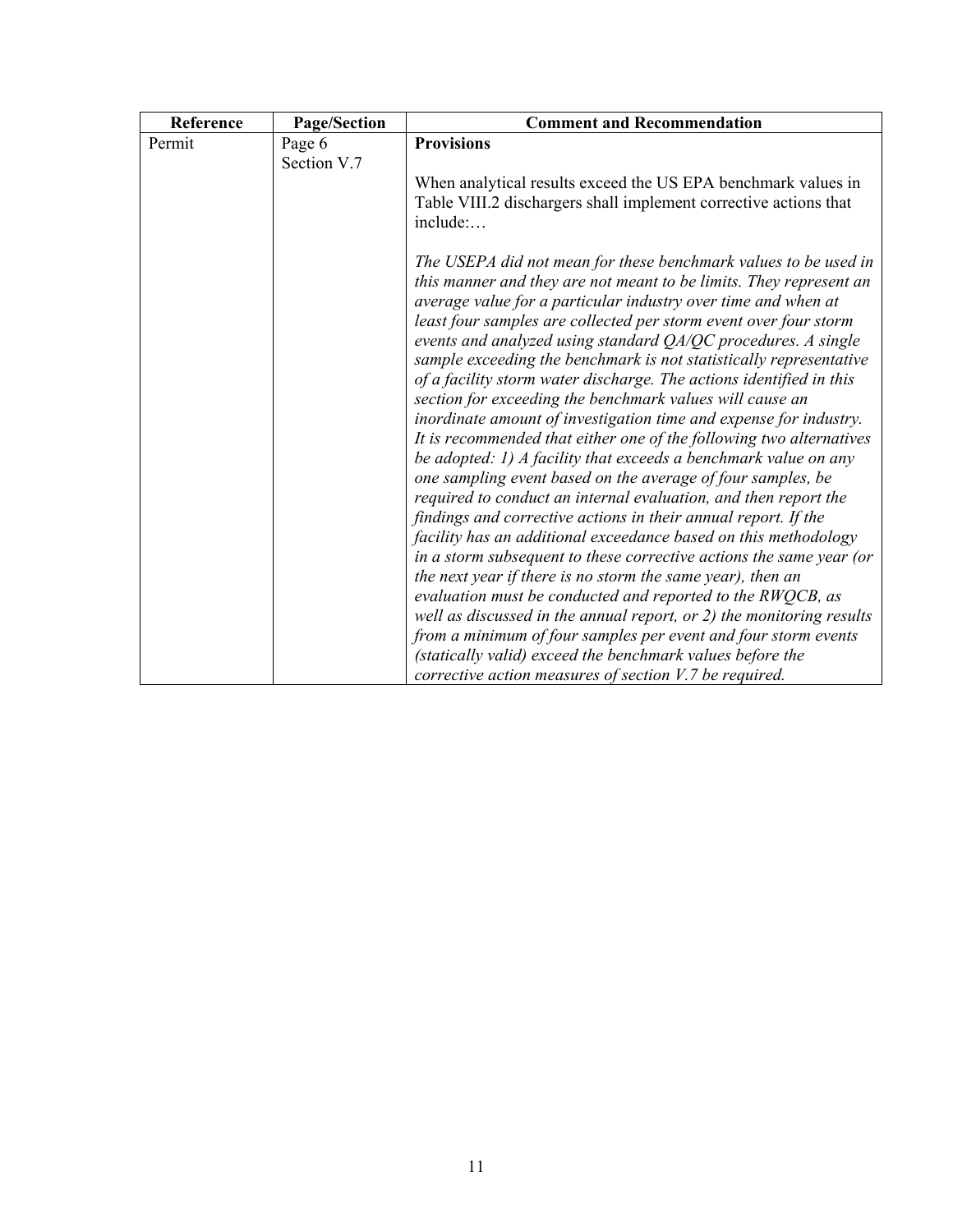| Reference | <b>Page/Section</b> | <b>Comment and Recommendation</b>                                                                                                                                                                                                                                                                                                                                                                                                                                                                                                                                                                                                                                                                                                                                                                                                                                                                                                                                                                                                                                                                                                                                                                                                                                                                                                                                                                                                                       |
|-----------|---------------------|---------------------------------------------------------------------------------------------------------------------------------------------------------------------------------------------------------------------------------------------------------------------------------------------------------------------------------------------------------------------------------------------------------------------------------------------------------------------------------------------------------------------------------------------------------------------------------------------------------------------------------------------------------------------------------------------------------------------------------------------------------------------------------------------------------------------------------------------------------------------------------------------------------------------------------------------------------------------------------------------------------------------------------------------------------------------------------------------------------------------------------------------------------------------------------------------------------------------------------------------------------------------------------------------------------------------------------------------------------------------------------------------------------------------------------------------------------|
| Permit    | Page 6              | <b>Provisions</b>                                                                                                                                                                                                                                                                                                                                                                                                                                                                                                                                                                                                                                                                                                                                                                                                                                                                                                                                                                                                                                                                                                                                                                                                                                                                                                                                                                                                                                       |
|           | Section V.7         | When analytical results exceed the US EPA benchmark values in                                                                                                                                                                                                                                                                                                                                                                                                                                                                                                                                                                                                                                                                                                                                                                                                                                                                                                                                                                                                                                                                                                                                                                                                                                                                                                                                                                                           |
|           |                     | Table VIII.2 dischargers shall implement corrective actions that                                                                                                                                                                                                                                                                                                                                                                                                                                                                                                                                                                                                                                                                                                                                                                                                                                                                                                                                                                                                                                                                                                                                                                                                                                                                                                                                                                                        |
|           |                     | include:                                                                                                                                                                                                                                                                                                                                                                                                                                                                                                                                                                                                                                                                                                                                                                                                                                                                                                                                                                                                                                                                                                                                                                                                                                                                                                                                                                                                                                                |
|           |                     | The USEPA did not mean for these benchmark values to be used in<br>this manner and they are not meant to be limits. They represent an<br>average value for a particular industry over time and when at<br>least four samples are collected per storm event over four storm<br>events and analyzed using standard QA/QC procedures. A single<br>sample exceeding the benchmark is not statistically representative<br>of a facility storm water discharge. The actions identified in this<br>section for exceeding the benchmark values will cause an<br>inordinate amount of investigation time and expense for industry.<br>It is recommended that either one of the following two alternatives<br>be adopted: 1) A facility that exceeds a benchmark value on any<br>one sampling event based on the average of four samples, be<br>required to conduct an internal evaluation, and then report the<br>findings and corrective actions in their annual report. If the<br>facility has an additional exceedance based on this methodology<br>in a storm subsequent to these corrective actions the same year (or<br>the next year if there is no storm the same year), then an<br>evaluation must be conducted and reported to the RWQCB, as<br>well as discussed in the annual report, or $2$ ) the monitoring results<br>from a minimum of four samples per event and four storm events<br>(statically valid) exceed the benchmark values before the |
| Permit    | Page 6              | corrective action measures of section V.7 be required.<br><b>Provisions</b>                                                                                                                                                                                                                                                                                                                                                                                                                                                                                                                                                                                                                                                                                                                                                                                                                                                                                                                                                                                                                                                                                                                                                                                                                                                                                                                                                                             |
|           | Section V.7.c       |                                                                                                                                                                                                                                                                                                                                                                                                                                                                                                                                                                                                                                                                                                                                                                                                                                                                                                                                                                                                                                                                                                                                                                                                                                                                                                                                                                                                                                                         |
|           |                     | A certification, based upon the facility evaluation and assessment<br>required above, that either: i. Additional BMPs and/or SWPPP<br>implementation measures have been identified and included in the<br>SWPPP in compliance with BAT/BCT, or ii. No additional BMPs<br>or SWPPP implementation measures are required to reduce or<br>prevent pollutants in storm water discharges in compliance with<br>BAT/BCT, or iii. There are no sources of the pollutants at the<br>facility.                                                                                                                                                                                                                                                                                                                                                                                                                                                                                                                                                                                                                                                                                                                                                                                                                                                                                                                                                                   |
|           |                     | It is unclear how to certify that the discharger is in compliance<br>with BAT/BCT and/or there are no sources of the pollutants at the<br>facility. Benchmark values are essentially being used as a<br>compliance level. It is recommended that the requirement be<br>modified to use benchmarks as a goal and not as a compliance<br>measure. Any exceedance of benchmark values should be reported<br>and discussed in the Annual Report with an increase in BMP<br>and/or revision to the SWPPPs.                                                                                                                                                                                                                                                                                                                                                                                                                                                                                                                                                                                                                                                                                                                                                                                                                                                                                                                                                   |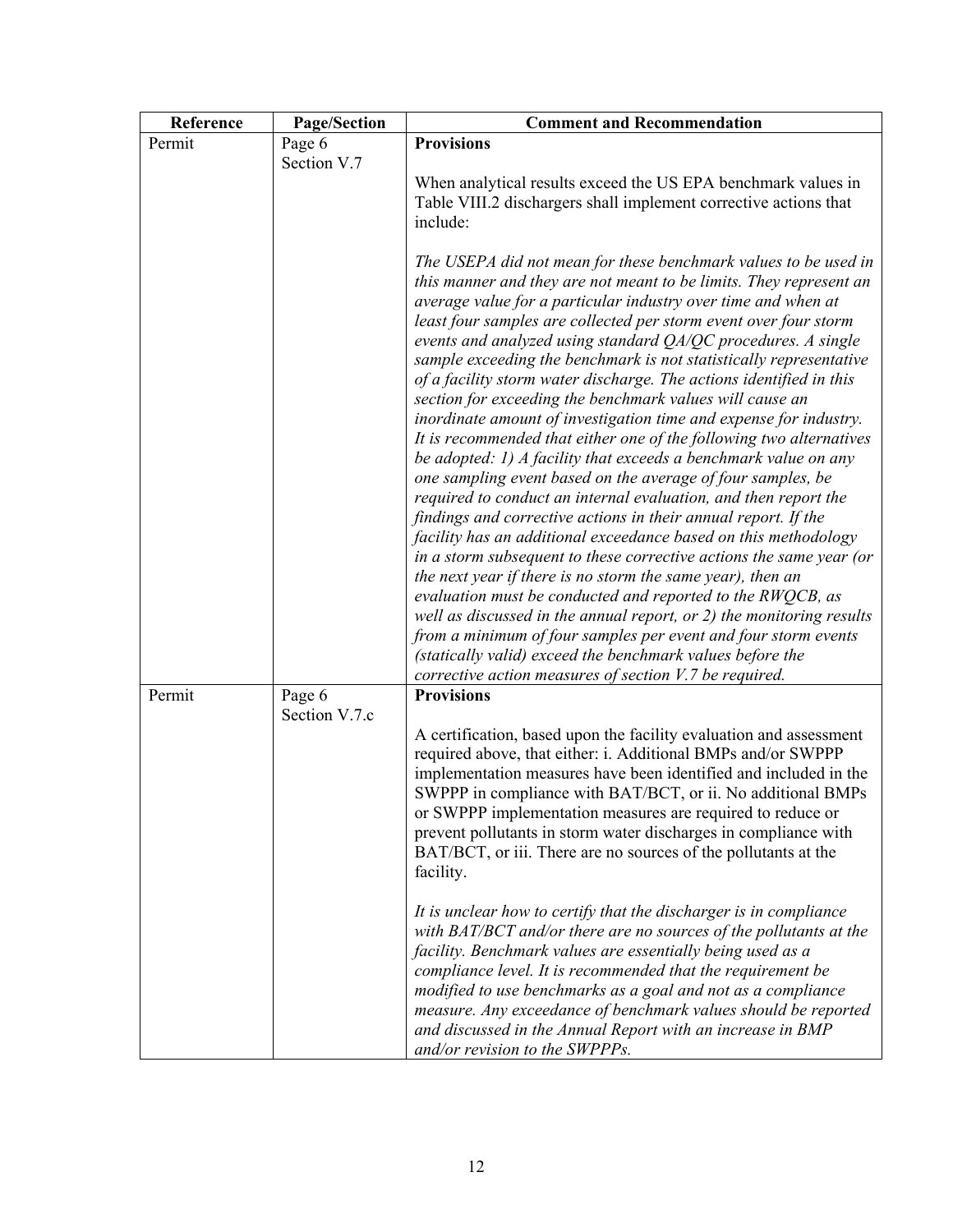| Reference | Page/Section         | <b>Comment and Recommendation</b>                                                                                                                                                                                                                                                                                                                                                                                                                            |
|-----------|----------------------|--------------------------------------------------------------------------------------------------------------------------------------------------------------------------------------------------------------------------------------------------------------------------------------------------------------------------------------------------------------------------------------------------------------------------------------------------------------|
| Permit    | Page 6               | <b>Provisions</b>                                                                                                                                                                                                                                                                                                                                                                                                                                            |
|           |                      | Section V.7.c.v. If a certification states that no additional BMPs or<br>SWPPP implementation measures are required to reduce or<br>prevent pollutants in storm water discharges in compliance with<br>BAT/BCT, the certification must show why the exceedance<br>occurred and why it will not occur again under similar<br>circumstance.                                                                                                                    |
|           |                      | It is unclear how to certify that a future event will not happen<br>again. It is recommended that this requirement be deleted.                                                                                                                                                                                                                                                                                                                               |
| Permit    | Page 7               | <b>Provisions</b>                                                                                                                                                                                                                                                                                                                                                                                                                                            |
|           | Section V.7.e        |                                                                                                                                                                                                                                                                                                                                                                                                                                                              |
|           |                      | Prepare and submit a report, within 30 days to the RWQCB that<br>describes the facility evaluation and the BMPs and corrective<br>actions that are currently being implemented to assure compliance<br>with the benchmarks.                                                                                                                                                                                                                                  |
|           |                      | This is an unnecessary requirement. Benchmark values are being<br>used as a compliance measure. Benchmark values should be a<br>goal. It is recommended that exceedance of benchmark values, the<br>evaluation report, additional BMPs and corrective actions be<br>reported in the Annual Report. Also see comments above for<br>Permit page 2, Finding 9 and Permit page 6, Section V.7.                                                                   |
| Permit    | Page 8               | <b>SWPPP Requirements</b>                                                                                                                                                                                                                                                                                                                                                                                                                                    |
|           | Section<br>VII. 1.b. | Dischargers who submitted a NOI pursuant to SWRCB Order No.<br>97-03-DWQ, shall continue to implement their existing SWPPP<br>and shall implement any necessary revisions to their SWPPP no<br>later than [insert date on adoption].                                                                                                                                                                                                                         |
|           |                      | The significant number of changes in the SWPPP requirements,<br>including the requirement for minimum facility BMPs will take<br>significant time to implement. The time includes the procurement<br>of materials and equipment, the training materials for the new<br>requirements, and performing training for proper implementation.<br>This is especially true of businesses that have multiple separate<br>facilities that have differing requirements. |
|           |                      | It is recommended that the effective date of the permit be 180 days<br>from the date of adoption. Additionally, the intent of many<br>proposed changes results in the SWPPP being more of an external<br>than internal document, which results in an inflexibility, generic<br>program that compromises water quality improvement.                                                                                                                           |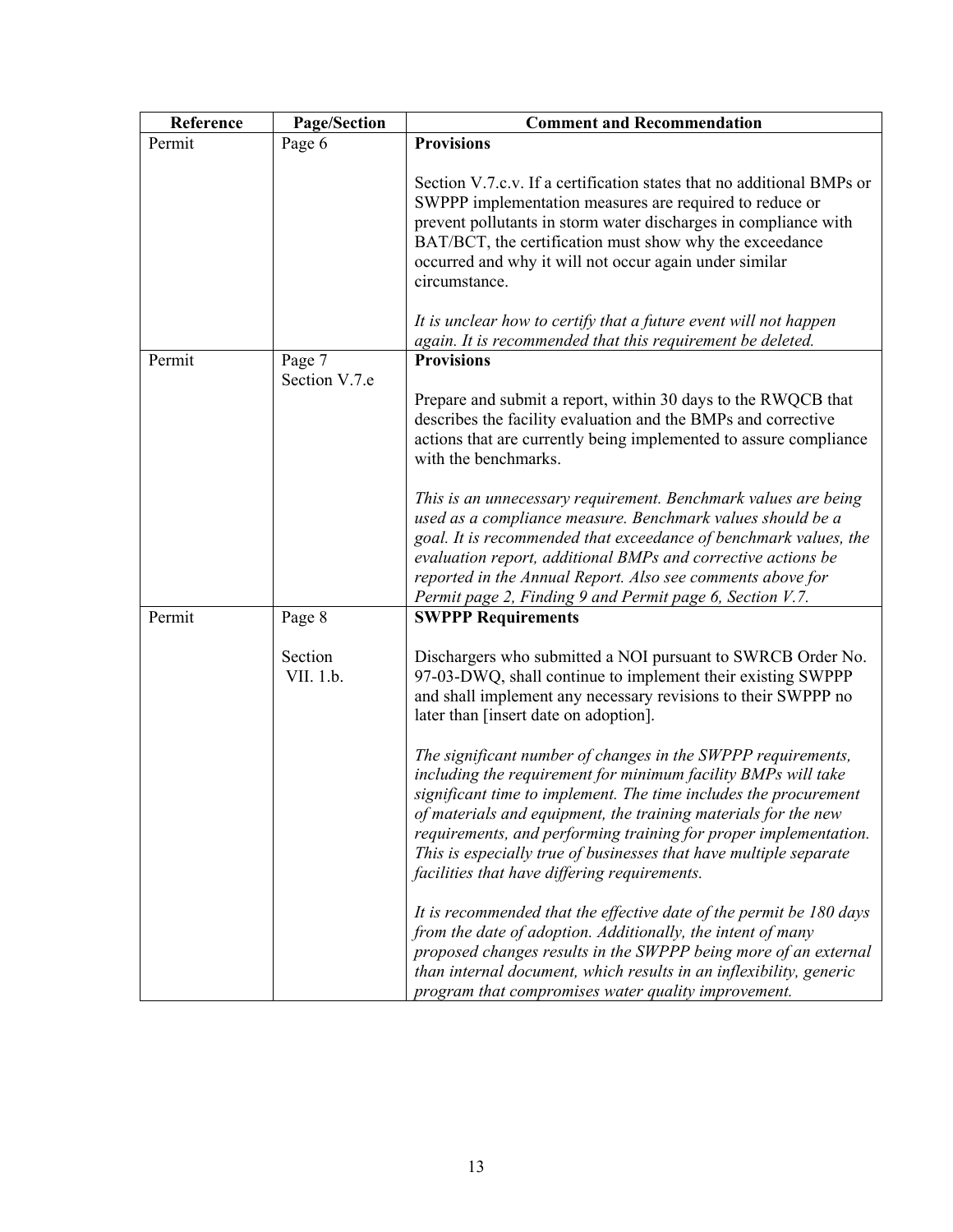| Reference | <b>Page/Section</b> | <b>Comment and Recommendation</b>                                                                                                |
|-----------|---------------------|----------------------------------------------------------------------------------------------------------------------------------|
| Permit    | Page 12             | <b>Minimum BMPs</b>                                                                                                              |
|           | Section             |                                                                                                                                  |
|           | VII.8.a.i.(1)       | Inspect weekly all outdoor areas associated with industrial                                                                      |
|           |                     | activity                                                                                                                         |
|           |                     | An additional inspection required by this permit makes the                                                                       |
|           |                     | requirements of the permit confusing and hard to comply with. It is                                                              |
|           |                     | recommend that streamlining all the inspections requirements be                                                                  |
|           |                     | re-evaluated by the SWRCB. One solution maybe to require an all                                                                  |
|           |                     | encompassing "once per month" inspection that covers ALL                                                                         |
|           |                     | inspections and visual requirements and a requirement for proper                                                                 |
|           |                     | housekeeping.                                                                                                                    |
| Permit    | Page 12             | <b>Minimum BMPs</b>                                                                                                              |
|           | Section             |                                                                                                                                  |
|           | VII.8.a.i.(4)       | Cover all stored industrial materials that can be readily mobilized<br>by contact with storm water.                              |
|           |                     |                                                                                                                                  |
|           |                     | The SWRCB definition of "industrial materials" is unclear. It is                                                                 |
|           |                     | recommended that the language be changed to "Cover stored                                                                        |
|           |                     | industrial materials that can contribute significant amounts of                                                                  |
|           |                     | pollutants if in contact with storm water.                                                                                       |
| Permit    | Page 13             | <b>Minimum BMPs</b>                                                                                                              |
|           | Section             |                                                                                                                                  |
|           | VII.8.a.ii. (3)     | Establish a schedule to perform maintenance of identified<br>equipment and systems. The schedule shall either be periodic or     |
|           |                     | based upon more appropriate intervals such as hours or use,                                                                      |
|           |                     | mileage, age, etc.                                                                                                               |
|           |                     |                                                                                                                                  |
|           |                     | It is nearly impossible to document a schedule with the amount of                                                                |
|           |                     | equipment at most large facilities. Maintenance and/or a                                                                         |
|           |                     | preventative maintenance program should not be dictated by the                                                                   |
|           |                     | SWRCB. The required minimum BMPs at each facility should be                                                                      |
|           |                     | identified within the facility's SWPPP (housekeeping, inspections,                                                               |
|           |                     | etc.) and should be sufficient mitigation for any issues with<br>equipment that poses a risk to storm water contamination. It is |
|           |                     | recommended that this section be deleted, as it is overly                                                                        |
|           |                     | burdensome.                                                                                                                      |
| Permit    | Page 13             | <b>Minimum BMPs</b>                                                                                                              |
|           | Section             |                                                                                                                                  |
|           | VII.8.a.iv.(3)      | Cover waste disposal containers when not in use;                                                                                 |
|           |                     | This requirement, when there is no rain anticipated, is                                                                          |
|           |                     | unnecessary and overly burdensome. It is recommended that the                                                                    |
|           |                     | language be revised to be applicable to: $I$ ) the subset of materials                                                           |
|           |                     | that may be subject to wind erosion, and 2) other materials that                                                                 |
|           |                     | can contribute to storm water pollution, only prior to a rain event.                                                             |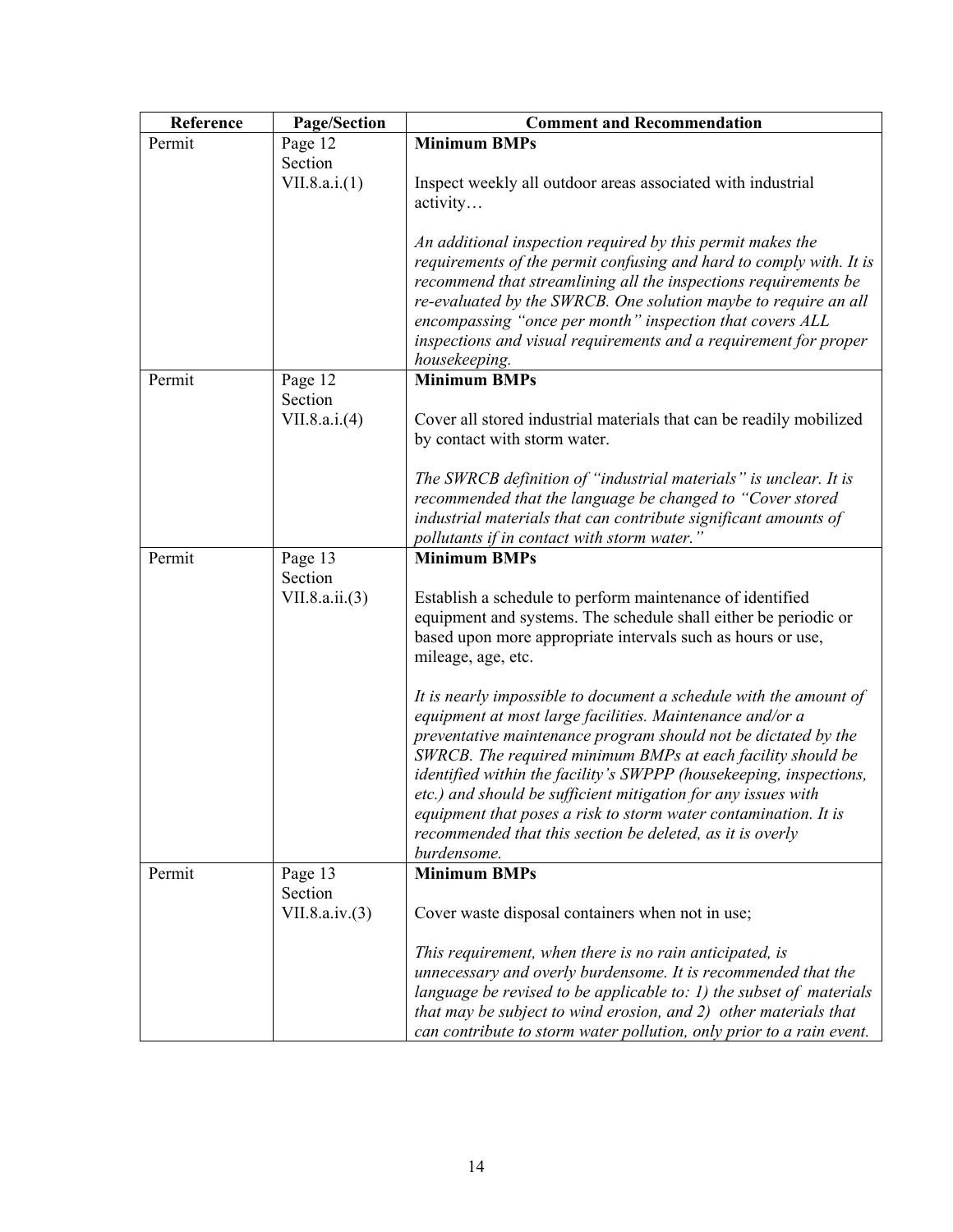| Reference | Page/Section      | <b>Comment and Recommendation</b>                                                                                                                                                                                                                                                                                                                                                                                                                                                                                                                                                                                                                                                                                                                                                                                                  |
|-----------|-------------------|------------------------------------------------------------------------------------------------------------------------------------------------------------------------------------------------------------------------------------------------------------------------------------------------------------------------------------------------------------------------------------------------------------------------------------------------------------------------------------------------------------------------------------------------------------------------------------------------------------------------------------------------------------------------------------------------------------------------------------------------------------------------------------------------------------------------------------|
| Permit    | Page 14           | <b>Minimum BMPs</b>                                                                                                                                                                                                                                                                                                                                                                                                                                                                                                                                                                                                                                                                                                                                                                                                                |
|           | Section           |                                                                                                                                                                                                                                                                                                                                                                                                                                                                                                                                                                                                                                                                                                                                                                                                                                    |
|           | VII.8.a.iv. $(5)$ | Inspect and clean daily any outdoor material/waste handling<br>equipment or containers that can be contaminated by contact with<br>industrial material or wastes.                                                                                                                                                                                                                                                                                                                                                                                                                                                                                                                                                                                                                                                                  |
|           |                   | Implementation of "daily" cleaning is impractical. Additionally, if<br>Material Handling/Waste Management Items 1 through 4 are<br>performed, then there is no reason to perform Item 5. It is<br>recommended that the language be changed to "Maintain proper<br>housekeeping for any outdoor material/waste handling equipment<br>or containers that can be contaminated by contact with industrial<br>materials or wastes." Alternatively, we propose the language be<br>changed to "Routinely inspect and clean as necessary any outdoor<br>material/waste handling equipment or containers that can be<br>contaminated by contact with industrial material or wastes.<br>Routine inspections may be suspended during periods when there<br>is no outdoor exposure of the material/waste handling equipment<br>or containers.' |
| Permit    | Page 18           | <b>Storm Water Discharge Visual Observations</b>                                                                                                                                                                                                                                                                                                                                                                                                                                                                                                                                                                                                                                                                                                                                                                                   |
|           | Section VII.3.e   |                                                                                                                                                                                                                                                                                                                                                                                                                                                                                                                                                                                                                                                                                                                                                                                                                                    |
|           |                   | Prior to completing each monthly visual observation required in<br>Subsection 4.a, discharges shall record any storm events that<br>occurred during operating hours that did not produce a discharge.                                                                                                                                                                                                                                                                                                                                                                                                                                                                                                                                                                                                                              |
|           |                   | There is not a reasonable purpose for requiring a record of storm<br>events that do not produce a discharge. It is recommended that<br>this requirement be deleted. If the facility did not discharge then it<br>is in strict compliance with the permit.                                                                                                                                                                                                                                                                                                                                                                                                                                                                                                                                                                          |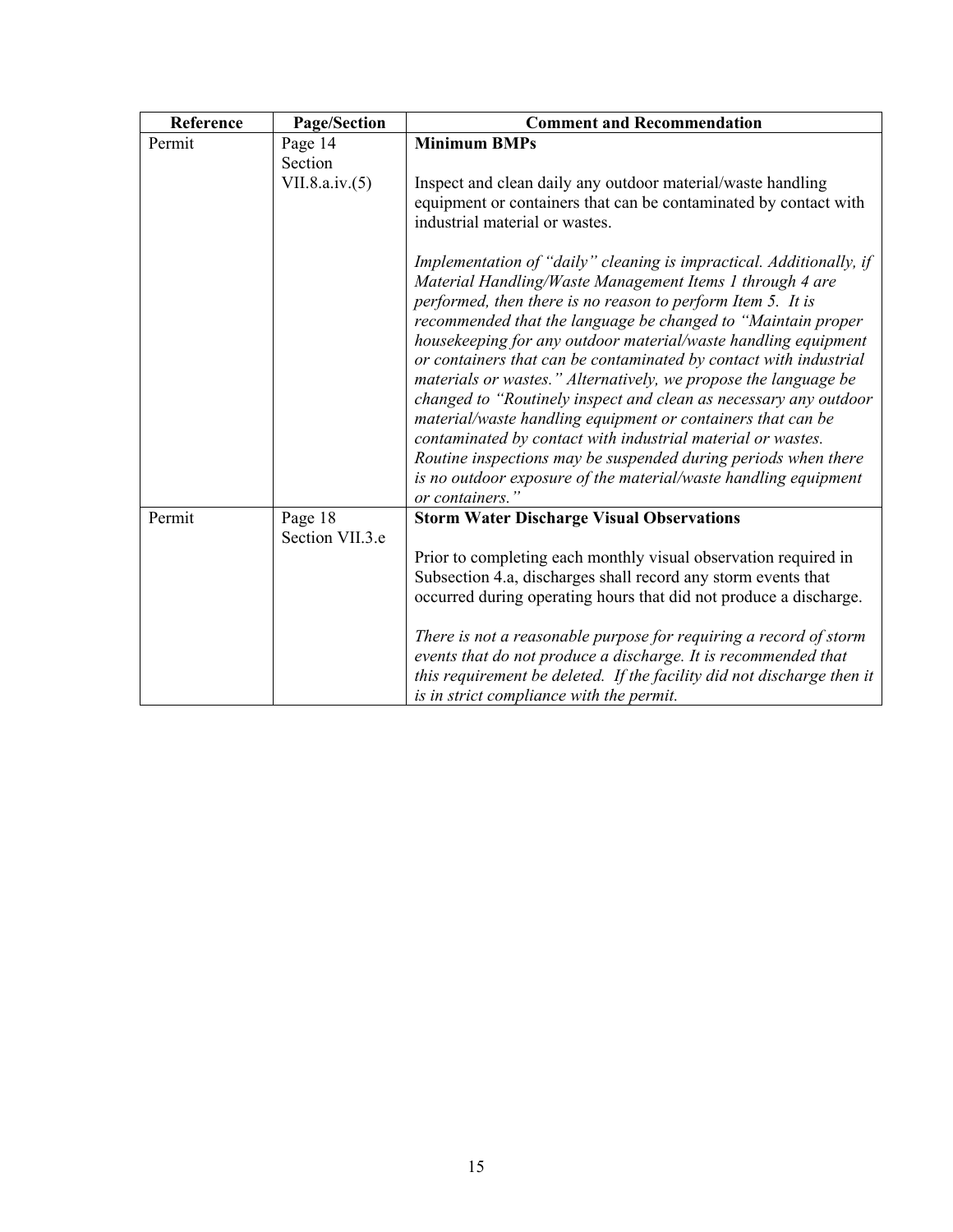| Reference | Page/Section    | <b>Comment and Recommendation</b>                                                                                                                                                                                                                                                                                                                                                                                                                                                                                                                                                                                                                                                                                                                                                                                                                                                                                                                                                                                                                                                                                                                                                                                                                                                                    |
|-----------|-----------------|------------------------------------------------------------------------------------------------------------------------------------------------------------------------------------------------------------------------------------------------------------------------------------------------------------------------------------------------------------------------------------------------------------------------------------------------------------------------------------------------------------------------------------------------------------------------------------------------------------------------------------------------------------------------------------------------------------------------------------------------------------------------------------------------------------------------------------------------------------------------------------------------------------------------------------------------------------------------------------------------------------------------------------------------------------------------------------------------------------------------------------------------------------------------------------------------------------------------------------------------------------------------------------------------------|
| Permit    | Page 19 Section | <b>Storm Water Discharge Visual Observations</b>                                                                                                                                                                                                                                                                                                                                                                                                                                                                                                                                                                                                                                                                                                                                                                                                                                                                                                                                                                                                                                                                                                                                                                                                                                                     |
|           | VIII.3.f        |                                                                                                                                                                                                                                                                                                                                                                                                                                                                                                                                                                                                                                                                                                                                                                                                                                                                                                                                                                                                                                                                                                                                                                                                                                                                                                      |
|           |                 | Prior to anticipated storm events, discharges shall visually observe<br>all storm water drainage areas during operating hours to identify<br>any spills, leaks, or uncontrolled pollutant sources and implement<br>appropriate corrective actions. Pre-storm inspections are only                                                                                                                                                                                                                                                                                                                                                                                                                                                                                                                                                                                                                                                                                                                                                                                                                                                                                                                                                                                                                    |
|           |                 | required during operation hours. Discharges are not required to<br>conduct pre-storm visual observation within fourteen (14) days of<br>a previous per-storm observation.                                                                                                                                                                                                                                                                                                                                                                                                                                                                                                                                                                                                                                                                                                                                                                                                                                                                                                                                                                                                                                                                                                                            |
|           |                 | This is similar language used in the Construction General Permit,<br>which blindly places pre-storm inspections on a dissimilar<br>condition. Pre-storm inspections are prudent for construction sites<br>where BMPs are temporary. Pre-storm inspections are not<br>appropriate for industrial sites where BMPs are permanent in<br>nature. Additionally, it is unclear what constitutes an anticipated<br>storm event. This first sentence should be clarified to indicate an<br>anticipated qualifying storm event. Even so, this will require each<br>permitted facility (many dischargers have multiple facilities<br>covered by the general Permit) to attempt to track and document<br>meteorological forecasts in off hours in order to predict an<br>anticipated qualifying storm event. An additional inspection<br>requirement along with other visual requirements will make the<br>permit more confusing and difficult to comply with. The<br>requirement for visually observing anticipated storm events is not<br>necessary, as long as the discharger is implementing their BMPs<br>as required by the permit and the facility SWPPP. It is<br>recommended that this section be deleted, and a streamlining of<br>the visual observations be incorporated (i.e. a monthly inspection |
|           |                 | and a requirement for proper housekeeping at all times).                                                                                                                                                                                                                                                                                                                                                                                                                                                                                                                                                                                                                                                                                                                                                                                                                                                                                                                                                                                                                                                                                                                                                                                                                                             |
|           |                 | If the SWRCB opts to keep this requirement, then they must define<br>a forecasted event (i.e., define what the quantitative precipitation<br>forecast is, probability of occurrence, and identify the<br>meteorological service that must be used so that all permittees are                                                                                                                                                                                                                                                                                                                                                                                                                                                                                                                                                                                                                                                                                                                                                                                                                                                                                                                                                                                                                         |
|           |                 | consistent). Additionally, we propose language that specifies pre-<br>storm inspections be conducted during business hours.                                                                                                                                                                                                                                                                                                                                                                                                                                                                                                                                                                                                                                                                                                                                                                                                                                                                                                                                                                                                                                                                                                                                                                          |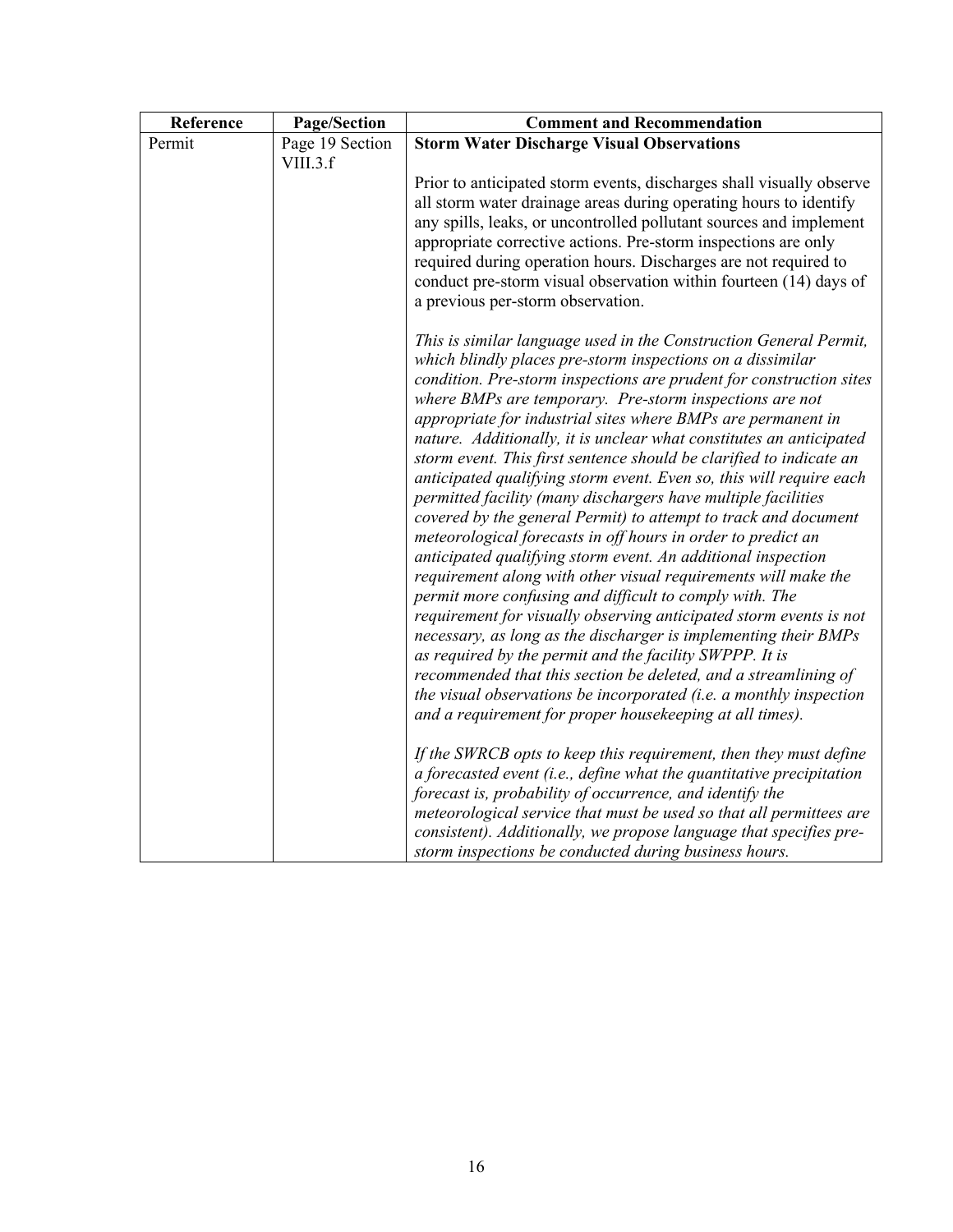| Reference | Page/Section      | <b>Comment and Recommendation</b>                                                                                                    |
|-----------|-------------------|--------------------------------------------------------------------------------------------------------------------------------------|
| Permit    | Page 19           | <b>Sampling and Analysis</b>                                                                                                         |
|           | Section           |                                                                                                                                      |
|           | VIII. 4.a         | Dischargers shall collect storm water samples during the first hour                                                                  |
|           |                   | of discharge from the first two qualifying storm events of the wet<br>season                                                         |
|           |                   |                                                                                                                                      |
|           |                   | The reasoning for this new requirement and the increased                                                                             |
|           |                   | environmental benefits to storm water quality are unclear. Most                                                                      |
|           |                   | dischargers will sample the first and second qualifying storm                                                                        |
|           |                   | event, just to complete the requirements of the existing permit                                                                      |
|           |                   | early in the reporting period. However, actually requiring the                                                                       |
|           |                   | discharger to sample the first and second qualifying storm events<br>creates an unreasonable burden on the discharger, and could     |
|           |                   | cause the discharger to be unnecessarily more likely to be in                                                                        |
|           |                   | violation of the permit. It is recommended that the language in the                                                                  |
|           |                   | current permit remain unchanged.                                                                                                     |
| Permit    | Page 19           | <b>Sampling and Analysis</b>                                                                                                         |
|           | Section VIII. 4.f |                                                                                                                                      |
|           |                   | When analytical results exceed the USEPA benchmark values in<br>Table VIII.2, dischargers shall comply with the following            |
|           |                   | requirements                                                                                                                         |
|           |                   |                                                                                                                                      |
|           |                   | The benchmark values are not intended to be discharge limits, nor                                                                    |
|           |                   | is one sampling and analysis event a result indicative of                                                                            |
|           |                   | insufficient BMPs. This requirement needs to be statistically                                                                        |
|           |                   | significant to warrant the evaluation requirements. It is<br>recommended that analytical data for exceedances of the                 |
|           |                   | benchmark values be statistically significant (i.e. minimum of 4                                                                     |
|           |                   | samples per storm event and 4 sampling events) to require the                                                                        |
|           |                   | evaluative actions or, exceedance of a benchmark from the                                                                            |
|           |                   | average of 4 samples would lead to an internal evaluation,                                                                           |
|           |                   | reported in the annual report. Also see comments above for Permit                                                                    |
|           |                   | page 2 Finding 9, Permit page 6, Section V.7., and Permit Page 7,<br>Section V.7.e.                                                  |
| Permit    | Page 20           | <b>One-Time Pollutant Scan</b>                                                                                                       |
|           | Section VIII.6.a  |                                                                                                                                      |
|           |                   | In addition to the analysis required in Section VIII.5.c, dischargers                                                                |
|           |                   | shall each analyze at least one sample collected from the first                                                                      |
|           |                   | storm event during the 2008-2009 compliance year                                                                                     |
|           |                   | This one-time pollutant scan would not be statically valid to                                                                        |
|           |                   | determine discharge limits for the next permit due to the lack of                                                                    |
|           |                   | QA/QC control designed specifically for this type of effort. Also,                                                                   |
|           |                   | effluent limits are not acceptable to industry as there is no way to                                                                 |
|           |                   | statistically determine limits for the variety of activities with                                                                    |
|           |                   | multiple and differing secondary SIC codes, discharge point                                                                          |
|           |                   | characteristics, different sampling personnel and methodology,<br>etc. This requirement will add substantial cost to the dischargers |
|           |                   | sampling and monitoring program and provide statistically invalid                                                                    |
|           |                   | results. It is recommended that this requirement be deleted.                                                                         |